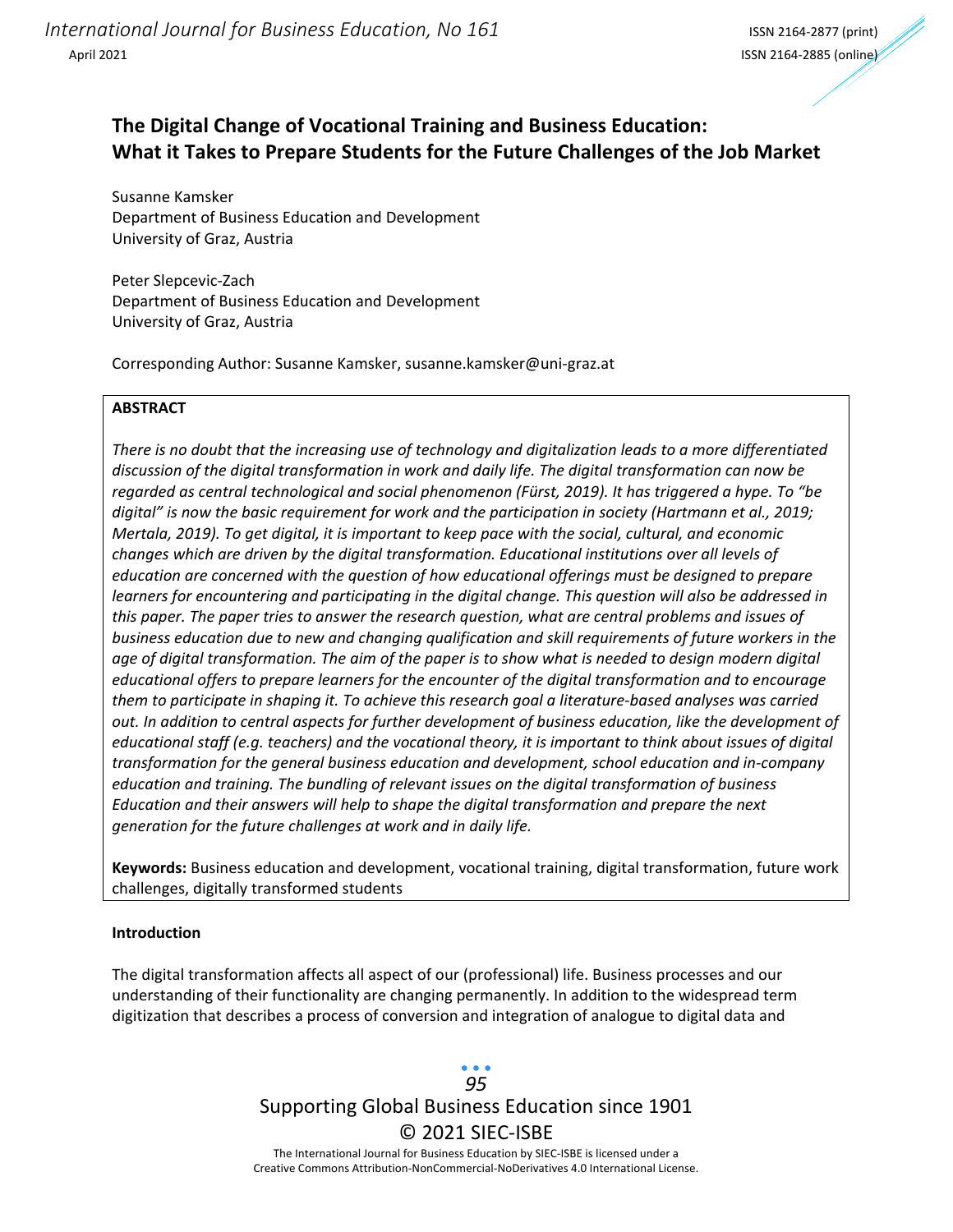information (Harwardt, 2019), the term digital transformation has established itself around the last turn of the millennium (Becker & Botzkowski, 2019). One generally applicable definition for digital transformation cannot be found. While some definitions focus on the economic aspects, other descriptions concentrate on the consequences for people's live, the social sphere or society. Nevertheless, there is something in common between the attempted definitions for digital transformation: Digital transformation starts with digitization and should be seen as a more far-reaching and demanding process of thinking and structuring (Harwardt, 2019; Perkin & Abraham, 2017). The aim of digital transformation is therefore to realign and adapt technology and business models and to evaluate current basic structures to improve and further develop existing processes based on the knowledge gained (Krcmar, 2018).

These serious changes are a big challenge for the business education system. The digital transformation stimulates change processes in business practice which goes hand in hand with new skill and qualification requirements of future workers. There is also a change of the way of how teaching and learning occurs. All these aspects create new problems and issues for business education. That is the reason why the main goal of this paper is to present relevant issues, that need to be addressed to further develop business education influenced by the digital transformation. For this purpose, a literature-based analysis was carried out. Relevant literature on the digital change of the labor market focussed on new qualification and skill requirements of future workers, new challenges for business education in the age of digital transformation and on further development of business education was analysed and will be discussed.

After a short introduction, section 1 focusses on the new qualification and skill requirements that are necessary to deal with challenges provoked by digital transformation. Section 2 discusses these challenges for the business education in Austria. The following discussion (Section 3) focusses on the Vocational Education and Training (VET) programs in Austria (apprenticeship training (dual system)), VET schools (BMS) and VET colleges (BHS) and the impact of digital transformation on these programs. The paper ends with a conclusion and further work of research.

### **The digital transformation of the world of work – new qualification and skill requirements**

In the context of digital transformation, organisations invest a substantial amount in new technical innovations to make production processes more efficient, create more sustainable structures and build a network of consisting working processes to increase the economic output. New machines driven by computers and artificial intelligence lead to a substitution of human labor force and a massive change in daily working tasks. This disruptive potential leads to serious changes from the perspective of the companies and the employees. The progress of the transformation processes is therefore not questioned and is considered as a reliable constant in a currently volatile and complex world (Ahrens & Gessler, 2018). Starting with mechanization, through assembly line production to the automation of work processes, the world of work has been revolutionized step by step (Kleine Sextro et al., 2019; Lasi et al., 2014). Nowadays, computer-controlled machines and cyber-physical systems as well as artificial intelligence are considered to have the potential of changing working processes significantly. In this context, apart from the increase in resource-saving, efficient production processes are linked to the people who guide the business processes. The use of new technologies leads to a change in individual

# Supporting Global Business Education since 1901 © 2021 SIEC-ISBE *96*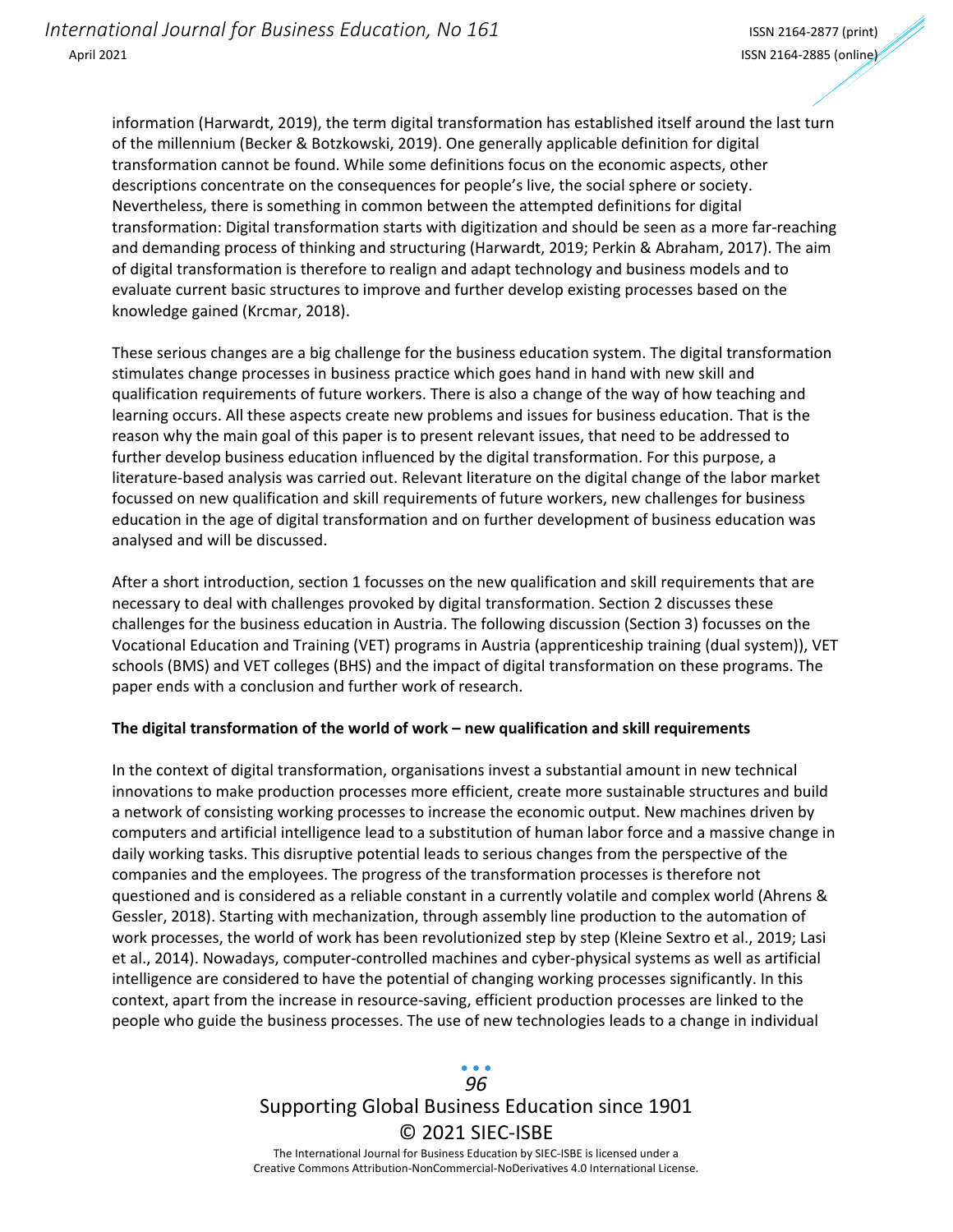work tasks and areas of responsibility of employees. The association of the digital transformation with an increase in efficiency in operational processes as well as the human labor force implies different prognoses regarding current and future employment perspectives (Dinges et al., 2017).

The international controversial discussion about the digital transformation of the labor market is still going on, and there are different opinions about the importance of higher and lower qualifications. Nevertheless, the research results can be located between two opposing aspects – the loss of existing jobs (job destruction), or the generation of new jobs (job creation) (Dosi et al., 2019). Furthermore, this discussion raises the question, of whether the content of labor tasks (task-based approach) or entire occupational profiles (occupation-based approach) will be shifted by technological change. For example, one of the most well-known, and today often criticized thematic studies by Frey & Osborne (2013) is based on the approach that computerization will probably lead to the disappearance of entire occupational profiles (occupation-based approach). The criticism of this approach mainly refers to the inaccuracy of the analysis of entire occupational profiles and the superficiality of the approach by grouping bundles of tasks under a single occupation. Moreover, the working tasks of jobs with the same job title do not necessarily have to be the same (Suta et al., 2018; Bonin et al., 2015). For this reason, the so-called task-based approach, which allows for more precise and targeted analyses, became established in the research landscape shortly afterwards. In this process, individual work tasks are used as object of investigation (Arntz et al., 2016a; Bonin et al., 2015; Dengler & Matthes, 2015) which ultimately determine whether workplaces can be completely or partially automated. The degree to which individual tasks of a workstation can be automated will be measured (Suta et al., 2018). Peneder et al. (2016) conclude from their studies that the automation of individual work tasks will take place within occupational profiles. A change in the occupational structure is therefore rather unlikely, whereas the work contents will continuously change using new technologies.

Regardless of the perspective on the substitutability potential of work tasks or occupational profiles, the scenarios of the digital transformation of the labor market show that especially performing and routine tasks with lower qualification levels could be increasingly replaced by computer-controlled machines and artificial intelligence in the future. By contrast, the probability of substituting tasks of highly qualified employees would be significantly lower since highly qualified personnel is ascribed the further development and maintenance of economic activity with the inclusion of technological innovations. There is still disagreement about the substitutability of tasks with medium qualification levels (Abel, 2018; Cirillo et al., 2020).

Figure 1 provides an overview of the forecast changes in the labor market regarding the substitutability potential of work tasks through the digital transformation. The figure is divided by the level of qualification demand. Furthermore, relevant studies for this discussion are presented to point out which trends are considered to have a higher probability of occurrence and in which area the research findings can currently be located.

> Supporting Global Business Education since 1901 © 2021 SIEC-ISBE The International Journal for Business Education by SIEC-ISBE is licensed under a *97*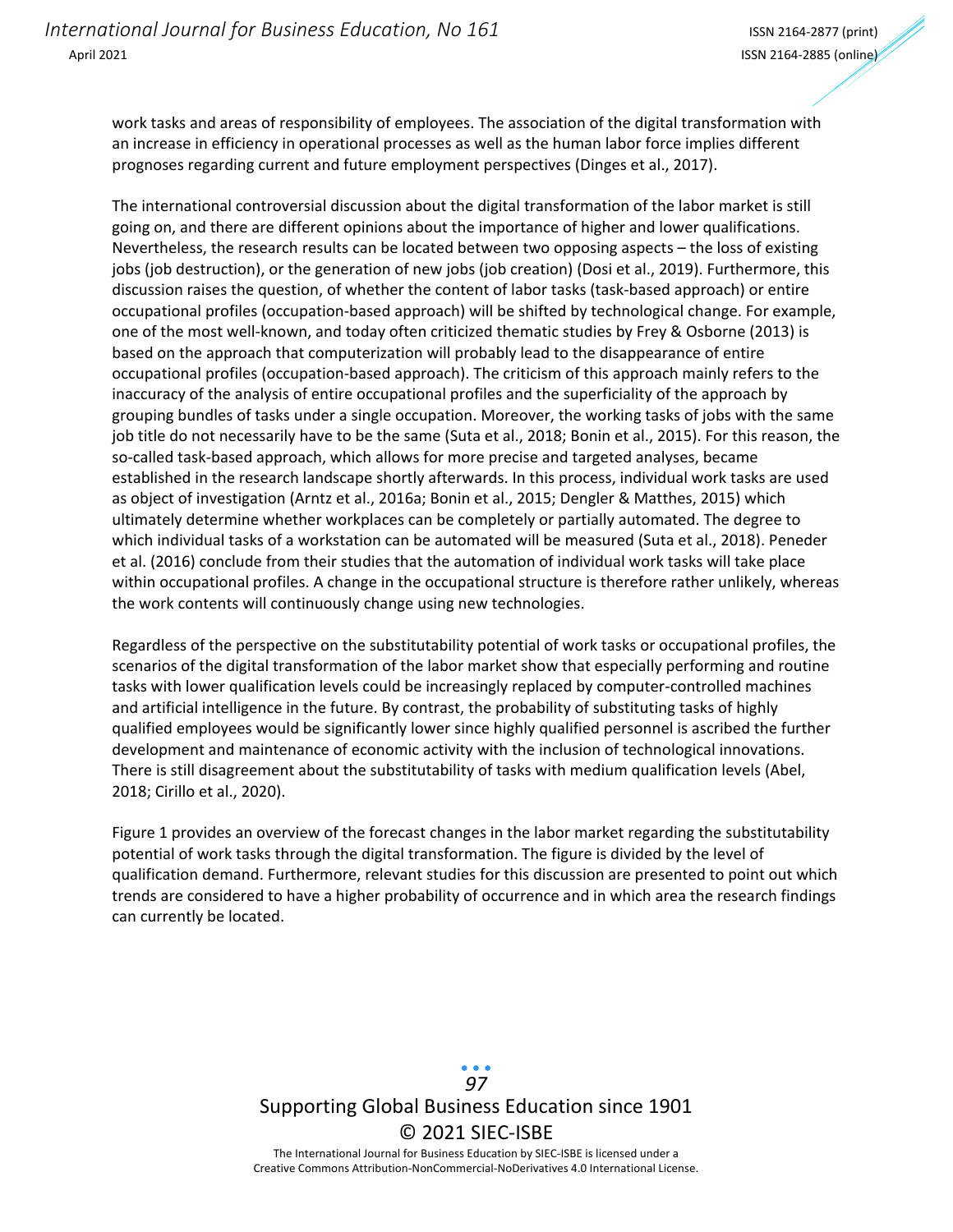

The results of the qualification research show different theses. These theses are summarized in four sectors of development and represent the qualification level of employees that will be necessary in the future. The theses presented in Figure 1 can be positioned between the higher-qualification-thesis or the de-qualification-thesis of future employees. If there is an increasing relevance of higher education and the decline of work tasks with lower qualification levels, this trend is assigned to the higherqualification-thesis. In contrast, the de-qualification-thesis describes the increase in low-qualified jobs on the labor market due to an increasing substitutability potential of jobs at an intermediate or higher qualification level.<sup>[1](#page-3-0)</sup> Between these two directions there are two more trends: the polarization-thesis (tasks with smaller as well as with higher qualification level increase) or the approximation-thesis (tasks with middle qualification will increase) of changed tasks with different requirement levels. Many studies assume that it will be necessary for enterprises to recruit more highly qualified employees in the future. A lot of studies also see a trend towards polarization. To increase work tasks at a higher level of education, there will also be an increase in tasks with lower qualification requirements. In addition to the discussion of the different qualification levels of future employees, it is important to talk about necessary skills in a time which is guided by digital change (European Commission, 2020).

<span id="page-3-0"></span> $1$  Empirical studies and evidence for the de-qualification-thesis could not be found. That is the reason why the area of de-qualification is printed in grey in Figure 1. However, there are some predictions of an increase in jobs at a low requirement level which can be attributed to the reduction in qualifications of tasks in the middle occupational sector (Klammer, 2017) or to automation gaps and new tasks to control automation processes (Hirsch-Kreinsen, 2016).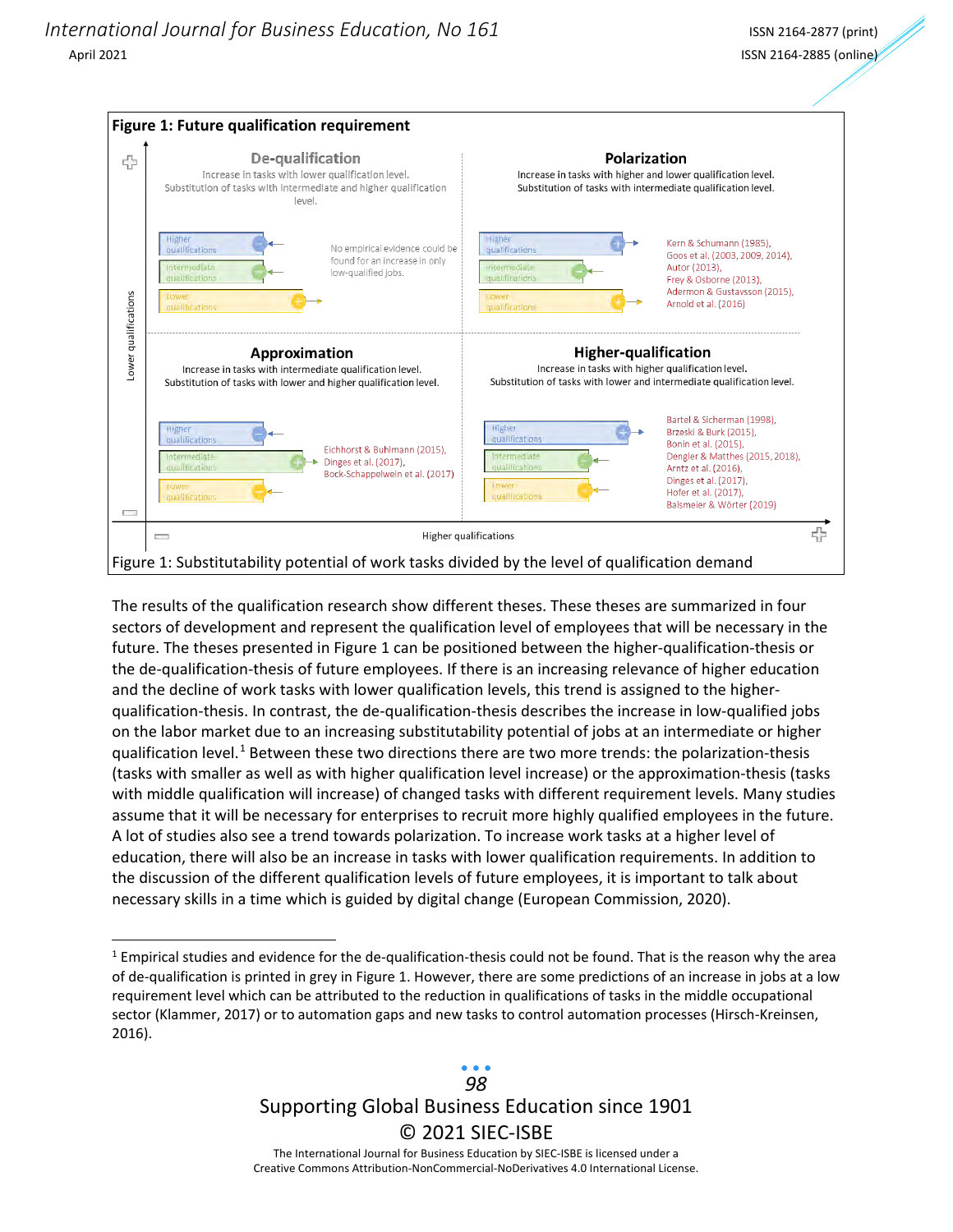Due to the changes in work tasks as a result of the digital transformation, interdisciplinary (e.g., communication and problem-solving skills, process understanding) and personal skills (e.g. language and intercultural skills) are becoming more and more central (Laar et al., 2017; Arntz et al., 2016b). This implies that the technical knowledge and the disciplinary skills can still be regarded as necessary, but no longer as sufficient conditions. In the future multiple qualifications will become increasingly important. Accordingly, each person should develop a broad variety of skills and try to improve his or her skills every time (Schrack, 2018). These requirements of skills from workers and members of society have existed for some time and are not new. Nevertheless, in the context of the digital transformation as a new driver of social and labor policy processes, a different perspective must be adopted, and it must be emphasized that the value of individual skills has shifted. In addition to relevant knowledge, the focus is now on other skills in a personal and social context (Schrack, 2018; Euler, 2017), which can be explained by the competitive advantages of human versus machine forces (Arntz et al., 2016b). These changes and new requirements of qualification and skills from future workers present new challenges for the vocational educational training. The design of educational offers due to the digital transformation is demanded by companies as well as by the society.

### **New challenges for business education due to digital transformation**

The intensity and direction of the consequences of the digital transformation on the labor market has mostly been based on predictions. Forecast trends about the change of the employment structure must be viewed critically under country-specific conditions and the probability of occurrence and scope. However, the growing importance of education in the age of digital transformation should not be questioned (Arnold & Pachner, 2011). Nagl et al. (2017) also illustrate the growing relevance of higher levels of education by the correlation between the automation potential of work tasks and the educational level of Austrians. As early as 2012, the automation probability of work tasks with a primary and lower secondary level of education was about 65%, whereas persons after finishing upper secondary education face a risk of being replaced by computer-controlled machines of about 55%. This shows the negative correlation between automation probability and educational level. The relevance of education and lifelong learning as well as the increase in tertiary education offers and their demand is once again emphasized based on these data. The gap between the high automation potential of work with a low level of education and the low automation potential of work with a high level of education should be pointed out. In the context of the growing importance of education, vocational training is becoming increasingly important. In Austria, VET represents a significant part of the educational landscape, whereby the focus is usually on school-based (VET schools and colleges) and company-based (dual training) educational opportunities (Baethge et al., 2007).

One part of VET is business education and development. In Austria, business teacher education, which allows graduates to teach business subjects in full-time schools for vocational education, is carried out in the economic and social science master's degree program business education. This master's program qualifies students not only for the teaching profession but also for employment in the private sector as well as in public administration. This dual qualification offers a wide spectrum of work possibilities for graduates and is the reason for a broader understanding at the Institute of Business Education and

> Supporting Global Business Education since 1901 © 2021 SIEC-ISBE The International Journal for Business Education by SIEC-ISBE is licensed under a Creative Commons Attribution-NonCommercial-NoDerivatives 4.0 International License. *99*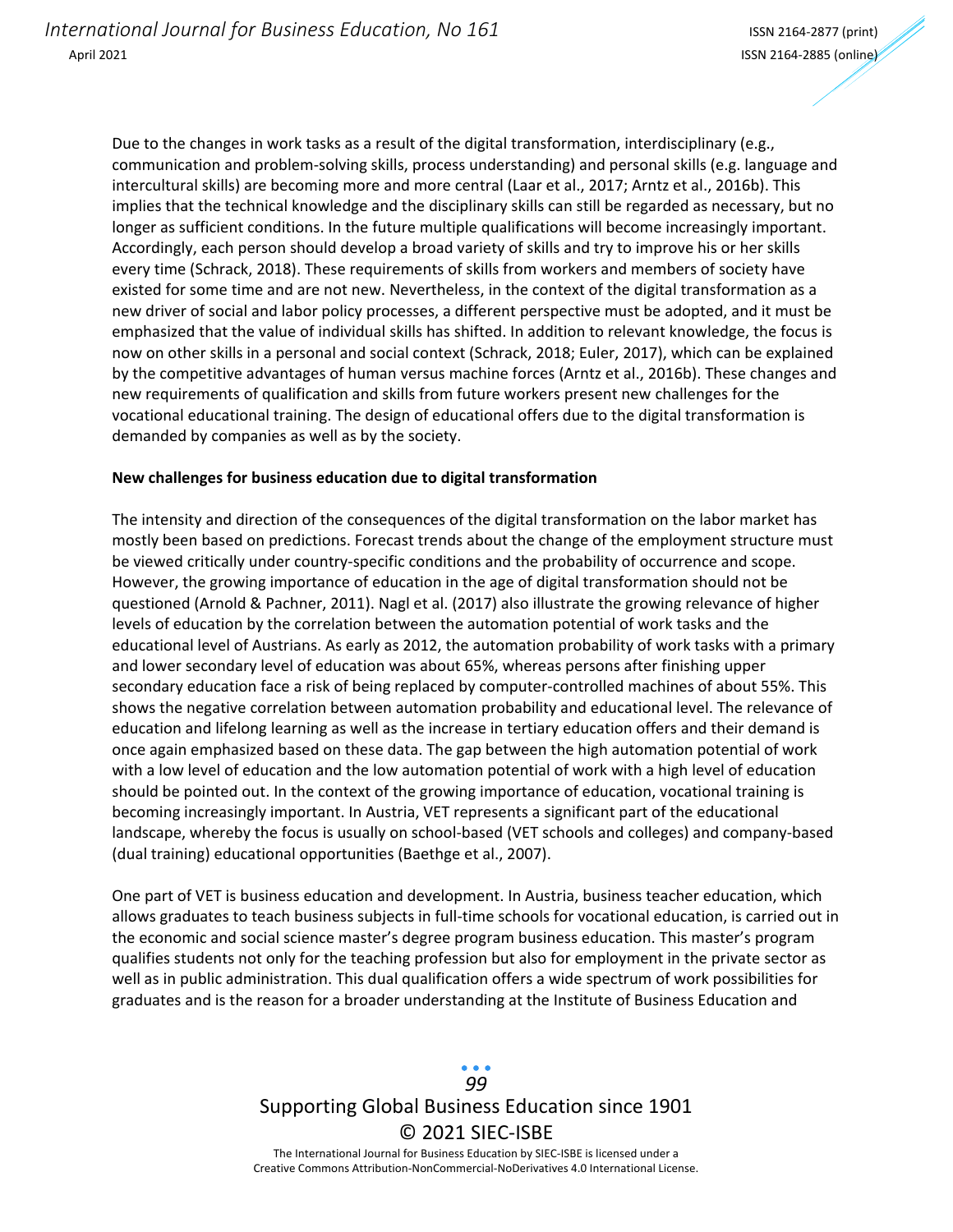Development of the University of Graz. In addition to questions of business education, there are also questions of organizational development.

The digital transformation is like an ongoing process, which affords a continuous development in every part of work and daily life. Through this constant development of digital transformation, which means adapted and totally new business models, efficient working processes, basically reformed working structures and a new way of thinking by using digital data and information (also compare the definition of digital transformation in the introduction), there are always new perspectives and opportunities for individuals, organizations, educational institutions, societies and the national economy. For example, individuals get the chance to sell themselves as a labor-brand or to get new generated, interdisciplinary jobs. Organizations have the chance to increase competitive strength through disruptive innovations. In the field of education, it gets much more important for educational institutions to educate future workers, and so it is possible to shape the digital transformation. For example, learning processes can be supported by reconstruction and the use of web-based technologies and artificial intelligence to contribute to the development of future employees (Heuermann et al., 2018).

On the one hand there are a lot of potentials linked to the digital transformation, but on the other hand there are also a lot of risks. For example, it gets increasingly important to analyse the progressive substitution of working tasks which are represented in algorithms and to demonstrate openness to disruptive innovations to be competitive in the competition of future workers. Due to the educational sector, risks like the danger of a future increase in digital illiteracy and the loss of critical thinking are pointed out (Heuermann et al., 2018; Frey & Osborne, 2013). Considering the opportunities and risks cited as examples, it can be mentioned that the digital transformation has a huge impact on various areas of reality and different disciplines.

Thus, also business education must deal with new issues about the topic of digital transformation. Educational policy issues in this context usually still refer to the media level and methodological innovations, whereas other didactical aspects, such as teaching and learning content, are considered on a more semantic level (Braun et al., 2020). However, business education is a part of a broad field of research and practice and is surrounded by digitally influenced developments. Ostendorf (2017) outlines the issues that are relevant for business education in the context of digital transformation (Figure 2).

# Supporting Global Business Education since 1901 © 2021 SIEC-ISBE The International Journal for Business Education by SIEC-ISBE is licensed under a *100*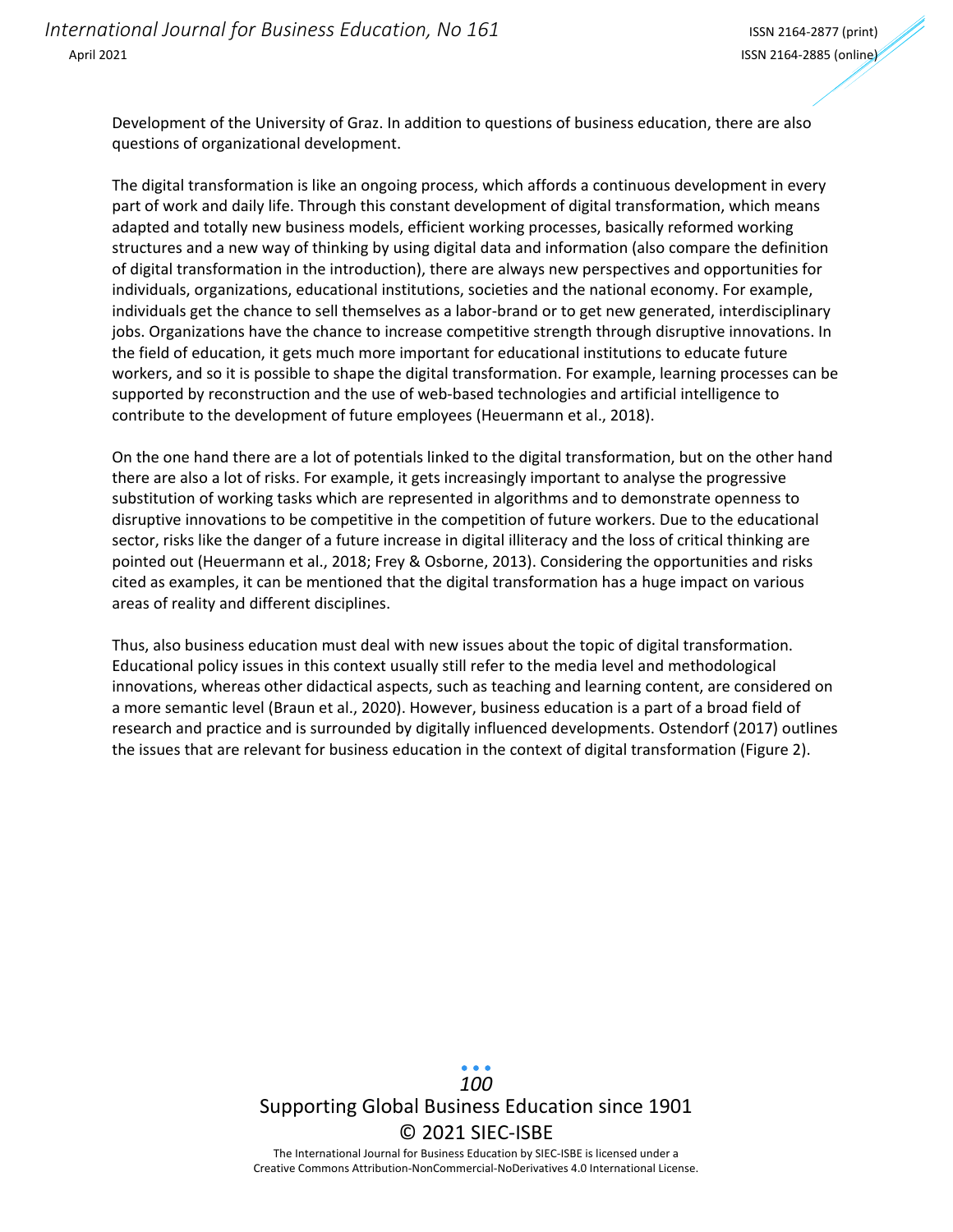

The part of consumer education focusses on the economic and financial education of the entire population. In an increasingly insecure world, under the influence of new technologies, individuals are challenged to make decisions economically. In addition to the enormous flood of information and the possibility of generating new amounts of data at any time and any place, the actual time-period is characterized by commercial transactions on the internet or, for example, electronic business transactions. The need to create awareness of these outlined developments through education is linked to this part of business education. In addition, the focus is increasingly on the education of adults, and the measures are understood as a reaction to the dynamic changes of digital transformation in the labor market and as a way of shaping the future employment relationships. This is also a new way to put on a new value to lifelong learning. The research work in the field of school pedagogy is mainly concerned with teaching surrounded by new technologies. However, the content aspect as well as the teaching and learning objectives of business education must be also adapted and researched (e.g., core content in addition to profound specialist knowledge, setting of content priorities and subject design, anchoring of interdisciplinary thinking). One level above this is the level of school education management. In this context, a discourse on the equipment, the strategic positioning of vocational schools and colleges as well as a possible cooperation with partners from the economy and the further training of teachers in terms of content, didactics and media didactics are to be discussed. In the field of in-company education and training new occupational patterns, occupational fields and work tasks are discussed. The companies are challenged to qualify or retrain their employees, which is why didactical concepts are important to promote employability. An essential aspect for all areas of business education is the examination of future training and further training for educational staff. In addition, the design and structure of the vocational training system must be reviewed and discussed regarding digital transformation (Ostendorf, 2017).

# Supporting Global Business Education since 1901 © 2021 SIEC-ISBE *101*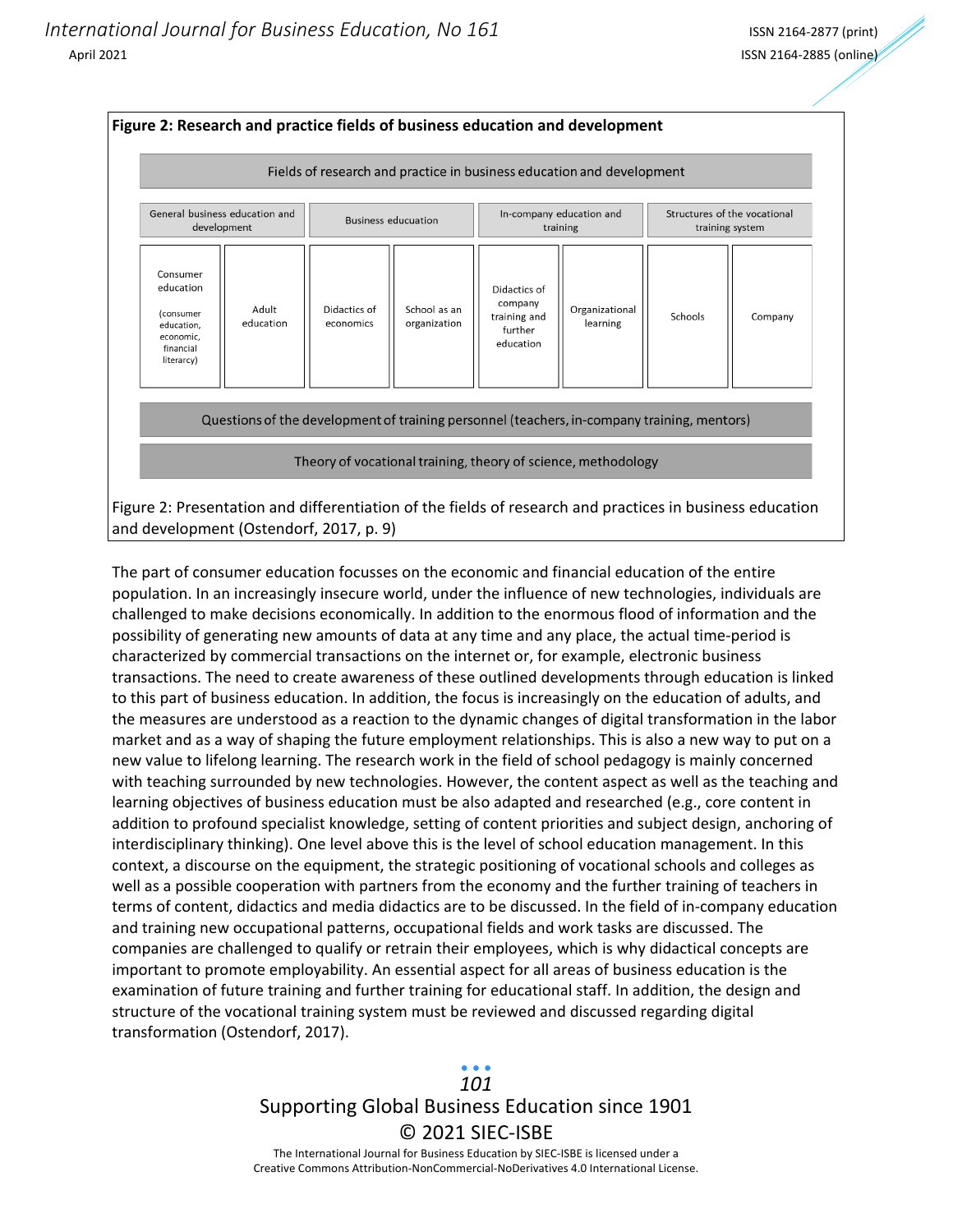### **Digital transformation and schools for business education in Austria**

In Austria, every child's education starts with four years at primary school. The first differentiation in the Austrian school system is at the beginning of the lower secondary level. Schoolchildren at that stage have a choice between two types of schools that last for four years each (see Figure 3).



For many of the Austrian schoolchildren, the first school year at the upper secondary level is also the final year of compulsory schooling. Then they can decide between a vocational (VET) and a general education pathway. Both forms are virtually equal in terms of student numbers (Stock et al., 2019). VET programs are provided within the framework of apprenticeship training (dual system) at VET schools (Berufsbildende Mittlere Schulen = BMS) and VET colleges (Berufsbildende Höhere Schulen = BHS). Successful completion of an academic school (Allgemeinbildende Höhere Schule = AHS) or VET colleges (Berufsbildende Höhere Schulen = BHS) provides students with higher education entrance qualifications and hence access to universities.

About 78% of the 16 year old teenagers are part of the vocational school system in Austria. This shows the importance of vocational training for Austria compared to the European countries. The young people are either in a dual or full-time school education (Schrack, 2018). The school types are oriented

## Supporting Global Business Education since 1901 © 2021 SIEC-ISBE The International Journal for Business Education by SIEC-ISBE is licensed under a Creative Commons Attribution-NonCommercial-NoDerivatives 4.0 International License. *102*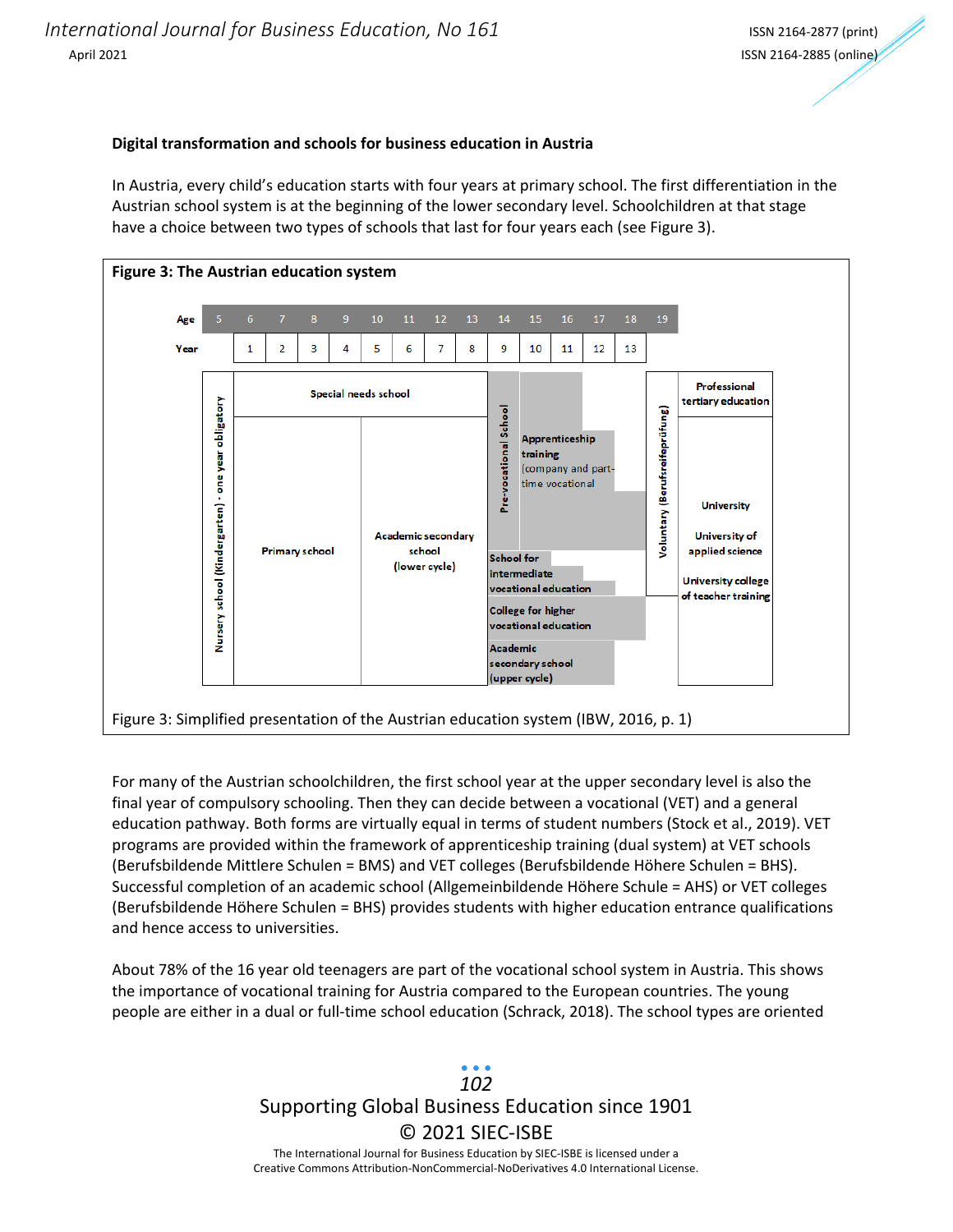among external aspects like the current requirements of the job market and the economy. This is the reason, why schools cooperate with companies from the economy, associations, or state institutions to prepare their students to shape the future through innovations and skills. Because digital transformation has an influence on both professional and private life and is thus increasingly being discussed, it is also an object of reflection and design in vocational education training. The didactic principle of vocational schools is therefore based on actuality and the response to different practical and theoretical qualification requirements originating from the economy (Bronnhuber, 2016). A decade earlier, there were efforts to orient schools to new information and communication technologies. Even back then, the focus was on the further development of young people and the design of learning opportunities geared to current practical requirements such as the use of information and communication technology. Only the focus of schools has shifted over time. In this respect, Euler (2017) notes that occupational profiles have always changed, some have disappeared, and others have been added. Today, the main challenge is to remain flexible in the design and focus of vocational education and training, to respond to changes and to take account of new trends and new social demands in institutional, curricular, and didactical terms. Within the frame of reference of digital transformation, for example, learning provision must be adapted to meet changing requirements and qualification profiles as well as skill requirements (Euler, 2017). The possibility of stimulating and supporting learning processes with new technologies and innovative methods should not be neglected and seen as an opportunity for the design of teaching and learning offerings. There is also the possibility of using digital media (e.g., tablets) to shape work processes in the future, which is why this should also be considered in the design of training (Gerholz & Dormann, 2017).

One point of school development in the context of facing the digital transformation can be found in the Digitization Master Plan of Austria. This plan is intended to help schools to adapt teaching and learning in times of digital transformation. The goal is to respond to the changes linked to the increasingly digitized world and to integrate its effects step-by-step into Austria's education system. To achieve this goal, the government defined three points which have to be revised and integrated in the development of the school system (BMBWF, 2018):

- (1) Teaching and learning content
- (2) Education, further education and training of teachers
- (3) Infrastructure and modern school administration

The rethinking of current (1) teaching and learning content is reflected in the required revision of existing curricula. It is important to recognise the new necessary skill equipment for fulfilling digitally changed working tasks and implement it into the curriculum. A basic understanding of questions of digital transformation should be created at all school levels. The teaching and learning processes will be accompanied by digital tools. Initially, (2) in-service and permanent trainings of teachers should be offered and carried out in schools. In these meetings of teachers, a new framework of curricula should be created and applied. The third aspect (3) relates to the technical infrastructure of the schools and the use of digital end devices. The new technologies should be available nationwide. In addition, there is a focus on simplifying school administration through helpful programs and tools and the provision of a service portal for digital schools (BMBWF, 2018).

# Supporting Global Business Education since 1901 © 2021 SIEC-ISBE *103*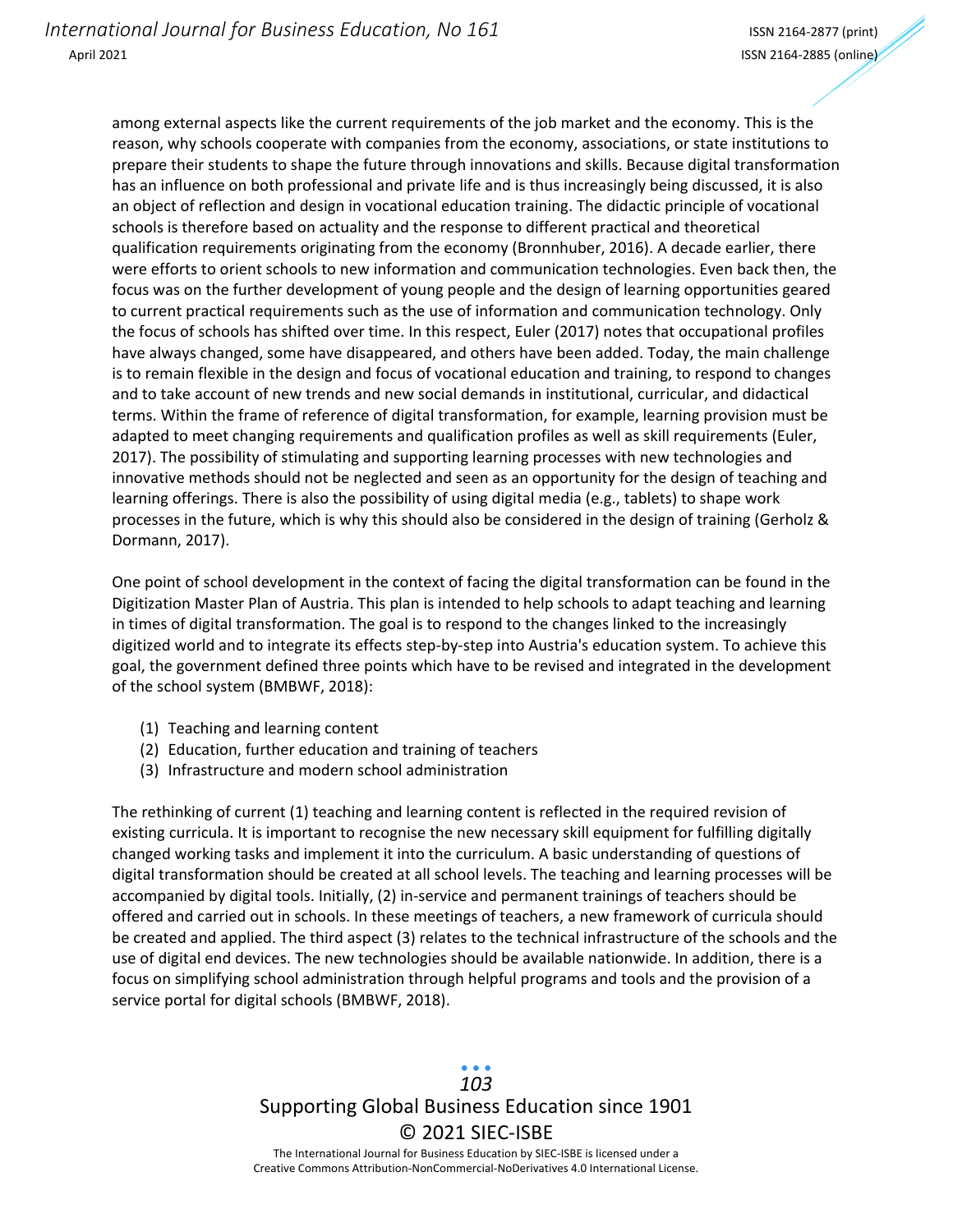The digital transformation does not only affect the design of teaching and learning processes. There is also an effect on the people who participate in them. A key cohort that is also facing changing demands is the teaching staff. Teachers must deal with new technologies and must develop new skills in dealing with the digitalization. Many of the teachers believe that new information and communications technology and ongoing digitization enrich the school system and hold a great potential for designing lessons. For example, a study conducted by Bitkom (2015) pointed out that 95% of teachers are openminded about new media and support using new technologies in class. Only 5% of teachers see something negative in this digital change. The handling and use of new media in learning processes must therefore be promoted in addition to the skill requirements for teachers which have always been predominant and is summarized under media-related competence. A breakdown into media education, media didactics and information technology facets provide more precise information about the partial aspects of media-related skills. It should be emphasized that professional, methodological, social and personal skills (Peterßen, 2005) are still of great importance and should be promoted. A network of these skills, which are required for the first time, should be strived for. In addition to this, the ability to reflect and criticize, to include motivational and emotional factors in the classroom, promote empathy or the ability to design media should of course be promoted (Schultz-Pernice et al., 2017; Verein Industrie 4.0 Österreich, 2017). The development of knowledge in the field of computer science is becoming more and more important and is now a basic part of the general education of teaching staff. In addition, it is more important to promote problem-solving skills, innovativeness, and creativity in the use of digital media. All the above-mentioned skills must be placed in the context of the subject specifics in order to address both general and subject-related didactic objectives (Schultz-Pernice et al., 2017).

There is also a change in the teachers' understanding of their personal role. Students can download concrete detailed information on any subject on the internet (e.g., via YouTube videos). This opens the opportunity to deepen content in such a way that the students become experts in some cases and acquire more highly differentiated knowledge than their teachers. The learning materials on the web are also getting of higher quality and are freely accessible to learners. It is much more difficult for teachers to develop subject expertise compared to world knowledge on the web. For this reason, teachers should not see themselves only as knowledge mediators. They should step in the role of an advisor or a coach. Teachers must design new exercises and hand it to their students. Then the students solve the exercises independently with digital aids. The students thus acquire knowledge independently and try to apply this knowledge to the problems they face. In the classroom there is more room for reflection and exchange as well as for consolidation and application of knowledge. The 'flipped classroom teaching and learning arrangement' can be cited as an example of the change in the teacher's understanding of their role. The term 'flipped or inverted classroom' is translated as reverse teaching and implies that "events that have traditionally taken place inside the classroom now take place outside the classroom and vice versa" (Lage et al., 2000, p. 32). Teaching with this concept, which is not new but has been awakened (Walvoord & Anderson, 1998; Lage et al., 2000), brings some changes for the teachers. The changed understanding of roles implies that the learners are given freedom, that the focus is on the learners, that the selection of content is goal-oriented and that they are coached and accompanied in class (Kamsker & Slepcevic-Zach, 2018).

## Supporting Global Business Education since 1901 © 2021 SIEC-ISBE The International Journal for Business Education by SIEC-ISBE is licensed under a *104*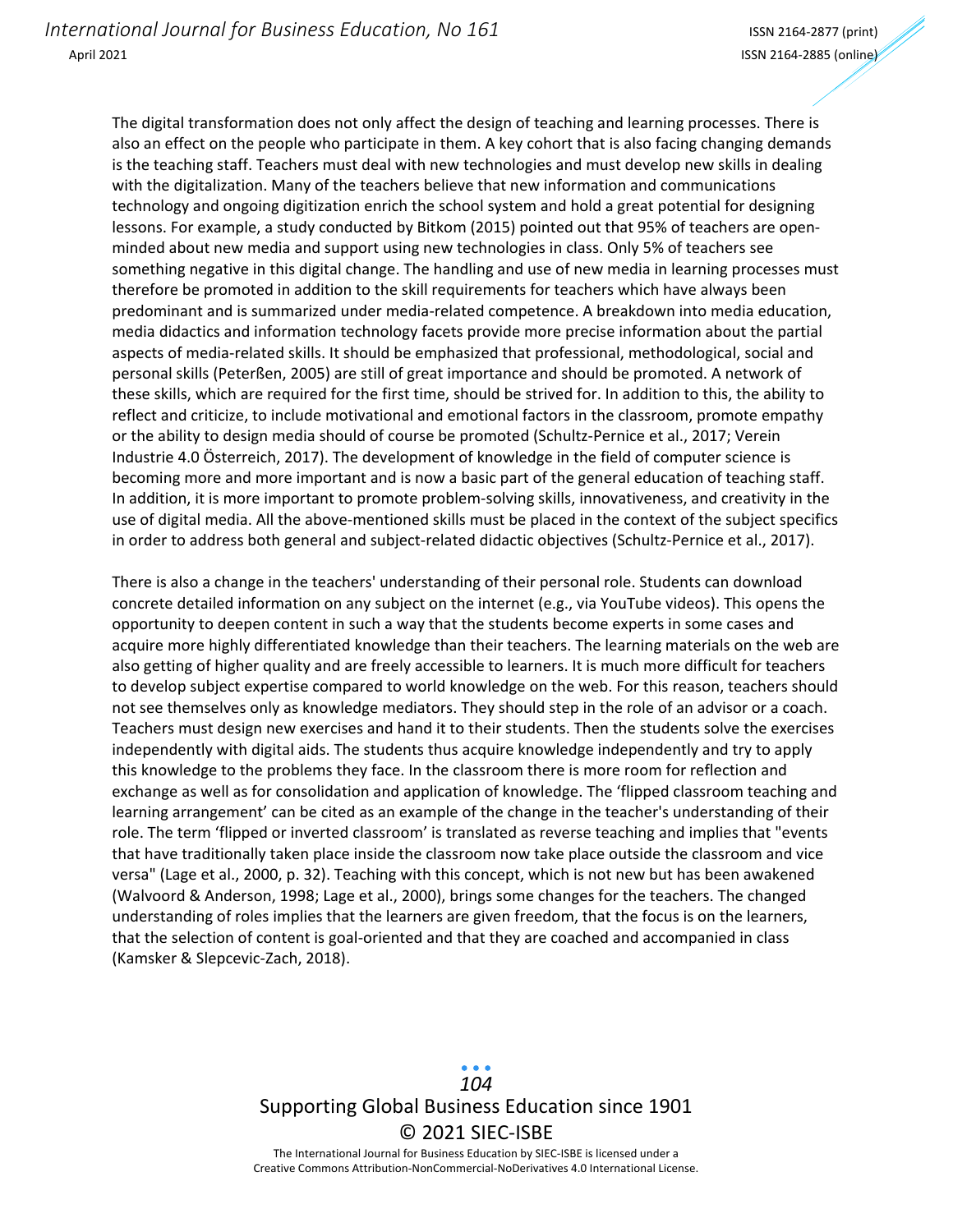#### **Conclusion and further work of research**

Digitization – or, more precisely, the digital transformation – also confronts business education with new issues, both at all levels of education and in organizations. It is getting apparent that the relationships as well as the understanding of roles of individuals (whether they are teachers and learners or colleagues) are subject to a process of change. The forms of organization and work are also affected by the changes brought about by digital transformation.

However, in some cases, the issues are not entirely new questions, but rather questions that have already been dealt with, and which require a new answer. This can concern both problems of how to design learning-friendly teaching with new media or innovative IT applications and questions that address the development towards a learning organization in an increasingly digitally transforming world of work and everyday life. Dealing (as positively as possible) with changes in an increasingly volatile, uncertain, complex, and ambiguous world is, and remains a central issue for future business education research. Therefore, the digital transformation represents a central object of reflection for the educational institution of schools, especially for vocational schools. Not only the didactic questions on the use of digital media and methods, but also the didactic facets of learning objectives and content are to be discussed. For the selection of learning objectives and content in business education, it would be desirable to use the curricular principal of situation. Wilbers (2012) outlines that the selection of teaching and learning objectives and content based on the changed working tasks of businesspeople is one characteristic of vocational education in the commercial-administrative sector. A major challenge of the VET school system is the flexible design and setting of priorities of the educational offers, the response to current processes of change as well as the institutional, curricular, and didactic consideration of social demands and drivers (Kamsker & Slepcevic-Zach, 2019).

In addition, it is important to prepare students for the mentioned changed qualification and skill requirements and to achieve an acquisition of competences in this regard through a consistent education system and a networking of vocational education at the secondary level with scientific vocational education at the tertiary level. It is necessary to discuss the coordination between universities, colleges, and schools as to which priorities should be set and which entry requirements students need for the transition to the tertiary education system.

The trend towards higher qualification predicted by the literature suggests that the motivation to obtain a degree at a higher level of qualification will increase. This will rise the number of students. With the urge to achieve higher qualifications, the aim for pupils is to get the qualification for university entrance. An in-depth general education should be the basis for a later specialisation in the subject areas or fields of study of interest at university. For this reason, it can be assumed that the number of students at general secondary schools will continuously rise, whereas the development of student numbers at VET schools and colleges will stagnate and the development curve will slowly turn downwards (Benedik et al., 2020). This means that especially VET schools (BMHS) are faced with the challenges of providing a modern, attractive educational offer. They must distinguish themselves from academic schools (AHS) in the educational competition to arouse interest in a VET school among students.

> Supporting Global Business Education since 1901 © 2021 SIEC-ISBE The International Journal for Business Education by SIEC-ISBE is licensed under a Creative Commons Attribution-NonCommercial-NoDerivatives 4.0 International License. *105*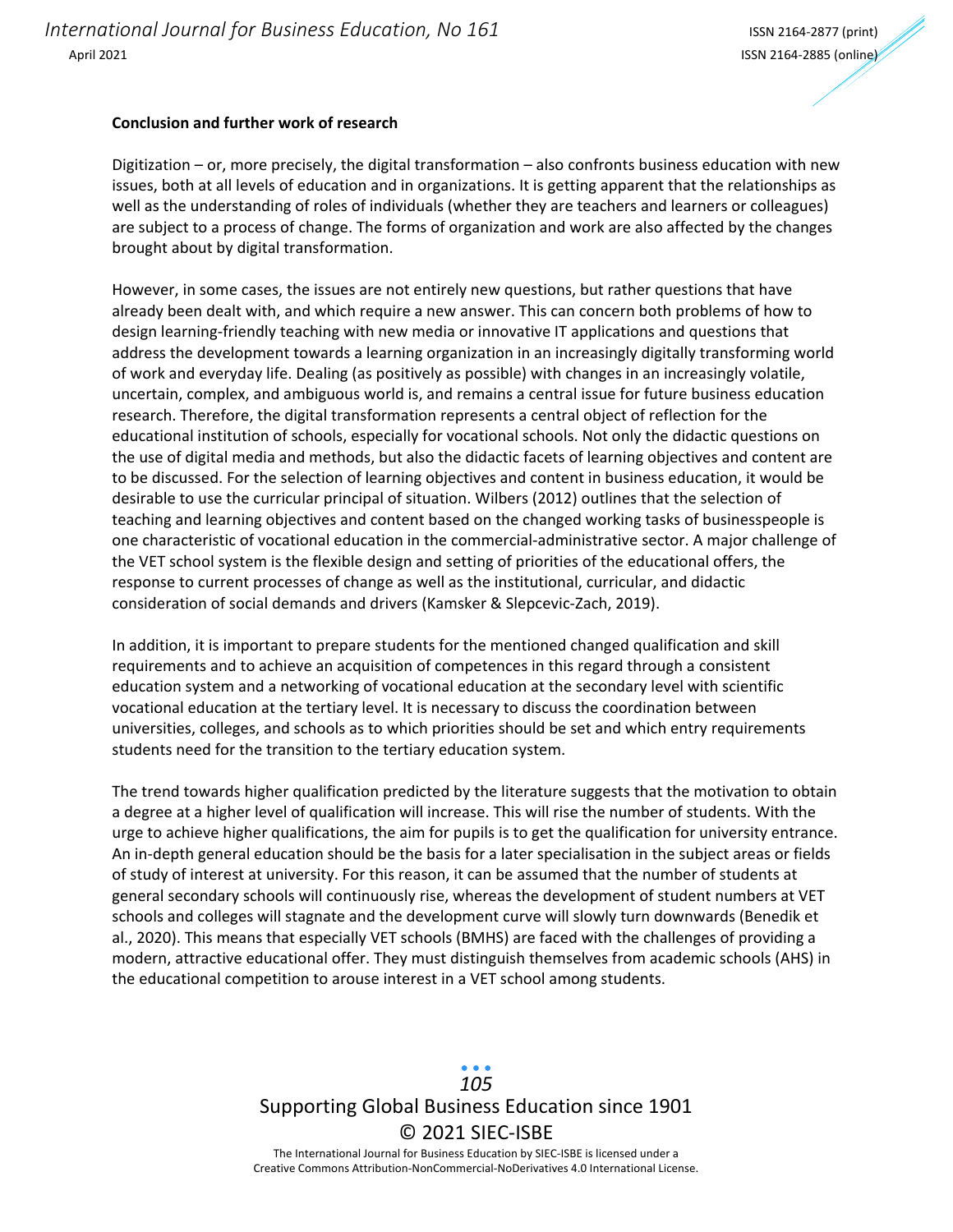Due to the increasing demand from business practice to build workers who can transfer the acquired knowledge into practice, vocational education, and training in particular faces the challenge of designing teaching and learning in a practice-oriented way (Mohr & Mohr, 2017). Based on the already existing curricular anchoring of practice phases, project work and internships, didactic considerations that leads to a transfer between theory and practice should be discussed.

Furthermore, the exemplification of a culture of digitality (Stalder, 2017) is important. Changed forms of communication, a changed interaction in the digital space, the handling and use of new technologies as well as changed forms of knowledge and learning must be exemplified and taught to the pupils. Suitable teaching and learning settings must be considered, whereby it should be noted at this point, based on the results on the changed teaching and learning formats, that understanding digital transformation does not necessarily mean switching to online teaching. It is necessary to adapt the methods and media to the respective educational goals and content.

The aim of this paper was to present important issues and problems for further development of schools in business education in a digital age. First, the general challenges for VET schools should be outlined to discuss didactic, curricular, and administrative aspects in further steps. For this reason, the broad research field of the digital transformation of vocational education and training was discussed on a rather superficial level within the framework of a literature-based analysis. The didactic design of teaching and learning settings with content about the digital transformation and new media as well as new technology, the generation of technical framework conditions at schools and teacher training can therefore be seen as suggestions for further research projects. In addition, the literature review will form the basis for further empirical research projects on the digital transformation of VET schools.

However, despite all the requirements and willingness to change or to try to react to the changes, business education must also always ensure its own positioning. It should not be forgotten that, in the final analysis, it is always about the development of the learners – personal and professional.

### **References**

- Abel, J. (2018). *Kompetenzentwicklungsbedarf für die digitalisierte Arbeitswelt.* Forschungsinstitut für gesellschaftliche Weiterentwicklung. https://www.fgw-nrw.de/fileadmin/user\_upload/FGW-Studie-I40-09-Abel-komplett-web.pdf
- Adermon, A., & Gustavsson, M. (2015). Job Polarization and Task-Biased Technological Change: Evidence from Sweden, 1975–2005. *Journal of Economics*, *117*(3), 878–917.
- Ahrens, D., & Gessler, M. (2018). Von der Humanisierung zur Digitalisierung: Entwicklungsetappen betrieblicher Kompetenzentwicklung. In D. Ahrens & G. Molzberger (Eds.), *Kompetenzentwicklung in analogen und digitalisierten Arbeitswelten. Gestaltung sozialer, organisationaler und technologischer Innovationen* (pp. 157–172). Springer. https://doi: 10.1007/978-3-662-54956-8

Supporting Global Business Education since 1901 © 2021 SIEC-ISBE The International Journal for Business Education by SIEC-ISBE is licensed under a *106*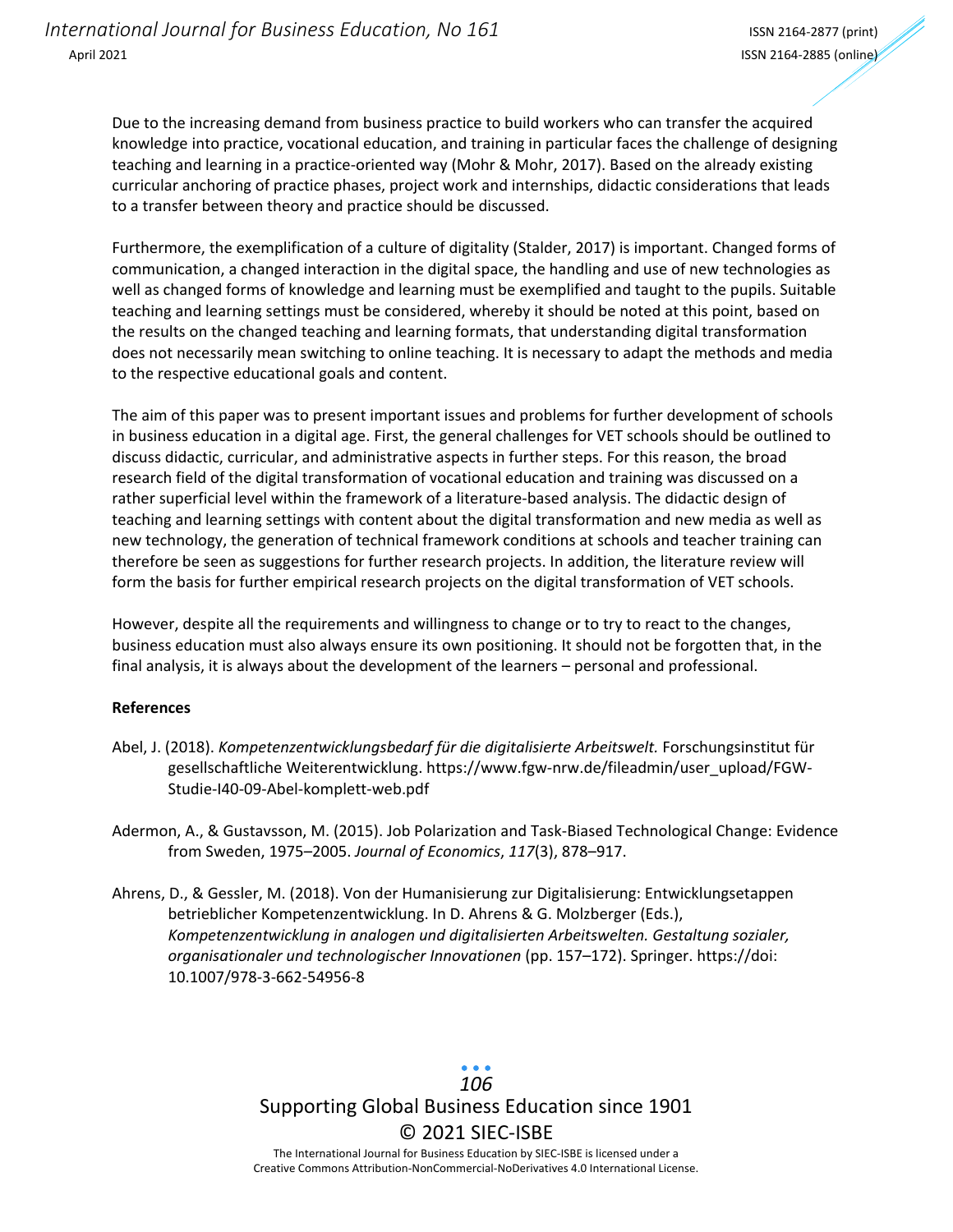- Arntz, M., Gregory, T., & Zierahn, U. (2016a). Th*e Risk of Automation for Jobs in OECD Countries: A Comparative Analysis* (OECD Social, Employment and Migration Working Paper, 189). OECD Publishing.
- Arntz, M., Gregory, T., Jansen, S., & Zierahn, U. (2016b). *Tätigkeitswandel und Weiterbildungsbedarf in der digitalen Transformation* (ZEW-Gutachten und Forschungsberichte). Zentrum für Europäische Wirtschaftsforschung GmbH. https://www.econstor.eu/bitstream/10419/148159/ 1/872916693.pdf
- Arnold, R., & Pachner, A. (2011). Konstruktivistische Lernkulturen für eine kompetenzorientierte Ausbildung künftiger Generationen. In T. Eckert, A. von Hippel, M. Pietraß & B. Schmidt-Hertha (Eds.), *Bildung der Generationen* (pp. 299–308). VS Verlag für Sozialwissenschaften.
- Arnold, D., Arntz, M., Gregory, T., Steffes, S., & Zierahn, U. (2016). *Herausforderungen der Digitalisierung für die Zukunft der Arbeitswelt*. Zentrum für Europäische Wirtschaftsforschung.
- Autor, D. (2013). The "task approach" to labour markets: an overview. *Journal for Labour Market research*, *46*, 185–199.
- Baethge, M., Solga, H., & Wieck, M. (2007). *Berufsbildung im Umbruch. Signale eines überfälligen Aufbruchs*. Friedrich Ebert Stiftung. http://doku.iab.de/externe/2007/k070228f09.pdf
- Balsmeier, B., & Wörter, M. (2019). Is this time different? How digitalization influences job creation and destruction. *Research Policy*, *48*(8), 62–73.
- Bartel, A. P., & Sicherman, N. (1998). *Technological change and the skill acquisition of young workers*. National Bureau of Economic Research.
- Becker, W., & Botzkowski, T. (2019). Auswirkungen der Digitalisierung auf das Geschäftsmodell mittelständischer Unternehmen: Eine unternehmensgrößen-, branchen- und geschäftsmodelltypabhängige Analyse. In W. Becker, B. Eierle, A. Fliaster, B. Ivens, A. Leischnig, A. Pflaum & E. Sucky (Eds.), *Geschäftsmodelle in der digitalen Welt. Strategien, Prozesse und Praxiserfahrungen* (pp. 319–340). Springer Gabler.
- Benedik, O., Gumpoldsberger, H., Klem, S., Martinschitz, S., Mayerweck, E., Pauli, W., Peterbauer, J., Radinger, R., Reif, M., Riha, N., Salfinger-Pilz, B., Sommer-Binder, G., Speckle, C., Stüger, E., Trenkwalder, K., Wanek-Zajic, B., Wisbauer, A., & Zheng, J. (2020). *Bildung in Zahlen 2018/19*. Statistik Austria. http://statistik.gv.at/wcm/idc/idcplg?IdcService =GET\_NATIVE\_FILE&RevisionSelectionMethod=LatestReleased&dDocName=123148

## Supporting Global Business Education since 1901 © 2021 SIEC-ISBE The International Journal for Business Education by SIEC-ISBE is licensed under a *107*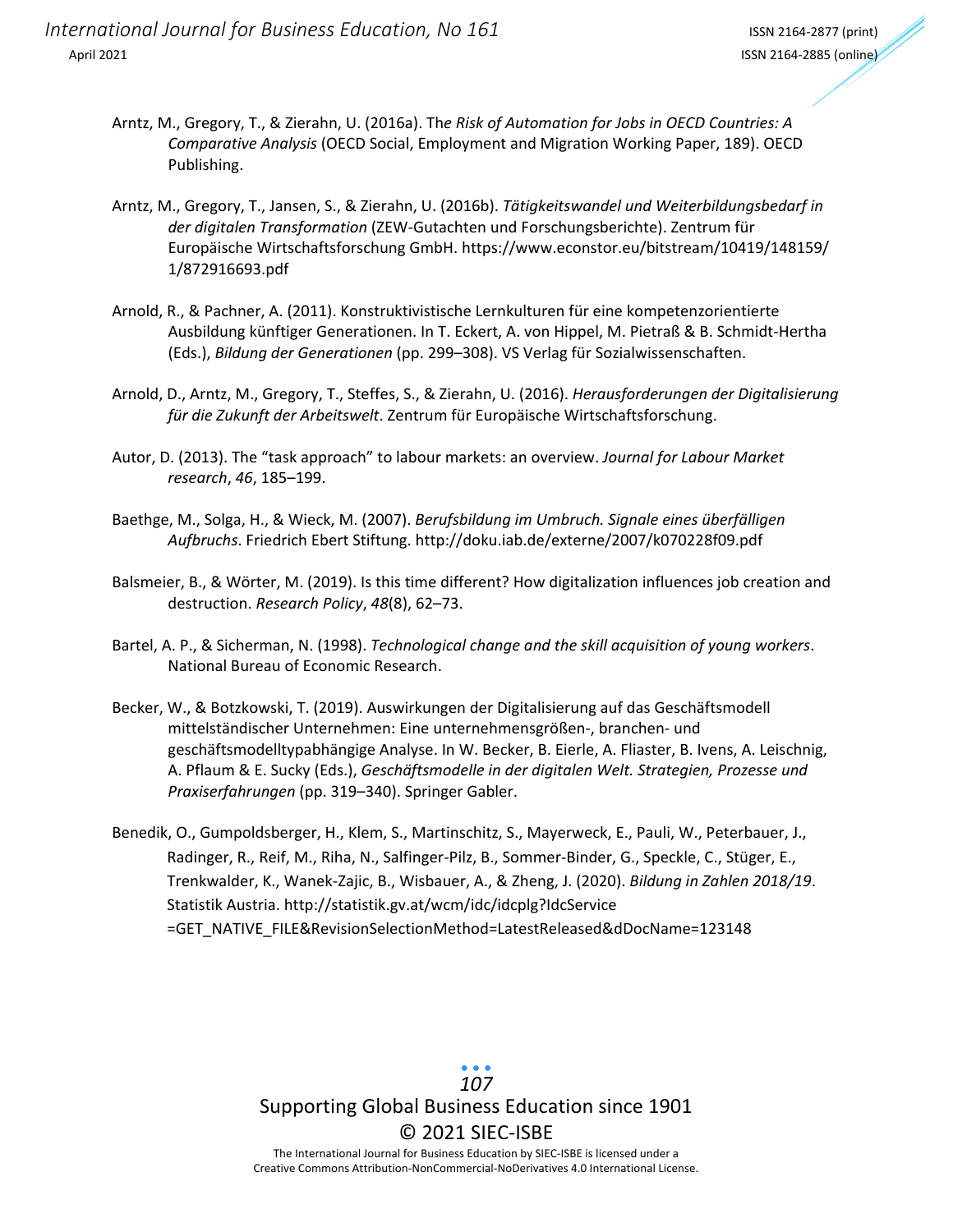- Bitkom (2015). *Digitale Schule vernetztes Lernen. Ergebnisse repräsentativer Schüler- und Lehrerbefragungen zum Einsatz digitaler Medien im Schulunterricht*. https://www.bitkom.org/sites/default/files/pdf/noindex/Publikationen/2015/Studien/Digitale-SchulevernetztesLernen/BITKOM-Studie-Digitale-Schule-2015.pdf
- BMBWF (2018). *Masterplan Digitalisierung*. https://www.bmbwf.gv.at/Themen/schule/zrp/dibi/mp.html
- Bock-Schappelwein, J., Famira-Mühlberger, U., & Leoni, T. (2017). *Arbeitsmarktchancen Digitalisierung*. Österreichisches Institut für Wirtschaftsforschung. https://www.wifo.ac.at/jart/prj3/wifo/resources/person\_dokument/person\_dokument.jart?pu blikationsid=60909&mime\_type=application/pdf
- Bonin, H., Gregory, T., & Zierahn, U. (2015). *Übertragung der Studie von Frey/Osborne (2013) auf Deutschland* (Endbericht Nr. 57). Bundesministerium für Arbeit und Soziales. https://www.econ stor. eu/bitstream/10419/123310/1/82873271X.pdf
- Braun, A., März, A., Mertens, F., & Nisser, A. (2020). *Rethinking education in the digital age*. Brussels. https://www.europarl.europa.eu/RegData/etudes/STUD/2020/641528/EPRS\_STU(2020)641528 \_EN.pdf
- Bronnhuber, J. S. (2016). *Digitalisierung und Bildung. Eine erste Annäherung an die Digitalisierung im Bildungswesen mit Fokus auf die digitale Bildung an allgemeinbildenden und beruflichen Schulen*. http://dozenten.alp.dillingen.de/2.5/images/referat/digitale\_bildung\_20161206.pdf
- Brzeski, C., & Burk, I. (2015). *Die Roboter kommen (doch nicht?)*. https://ingwb.de/media/1398074/ingdiba-economic-research-die-roboter-kommen.pdf
- Dengler, K., & Matthes, B. (2018). *Wenige Berufsbilder halten mit der Digitalisierung Schritt. Substituierbarkeitspotenziale von Berufen*. Institut für Arbeitsmarkt- und Berufsforschung.
- Dengler, K., & Matthes, B. (2015). *Folgen der Digitalisierung für die Arbeitswelt. Substituierbarkeitspotenziale von Berufen in Deutschland*. Institut für Arbeitsmarkt- und Berufsforschung. http://doku.iab.de/forschungsbericht/2015/fb1115.pdf
- Dinges, M., Leitner, K.-H., Dachs, B., Rhomberg, W., Wepner, B., Bock-Schappelwein, J., Fuchs, S., & Horvath T. (2017). *Beschäftigung und Industrie 4.0. Technologischer Wandel und die Zukunft des Arbeitsmarkts*. Bundesministerium für Verkehr, Innovation und Technologie. https://www.wifo.ac.at/jart/prj3/wifo/resources/person\_dokument/person\_dokument.jart?pu blikationsid=60906&mime\_type=application/pdf
- Dosi, G., Piva, M., Virgillito, M., & Vivarelli, M. (2019). Embodied and Disembodied Technological Change: The Sectoral Patterns of Job-Creation and Job-Destruction. *IZA DP, 12408*, 1–18.

Supporting Global Business Education since 1901 © 2021 SIEC-ISBE The International Journal for Business Education by SIEC-ISBE is licensed under a *108*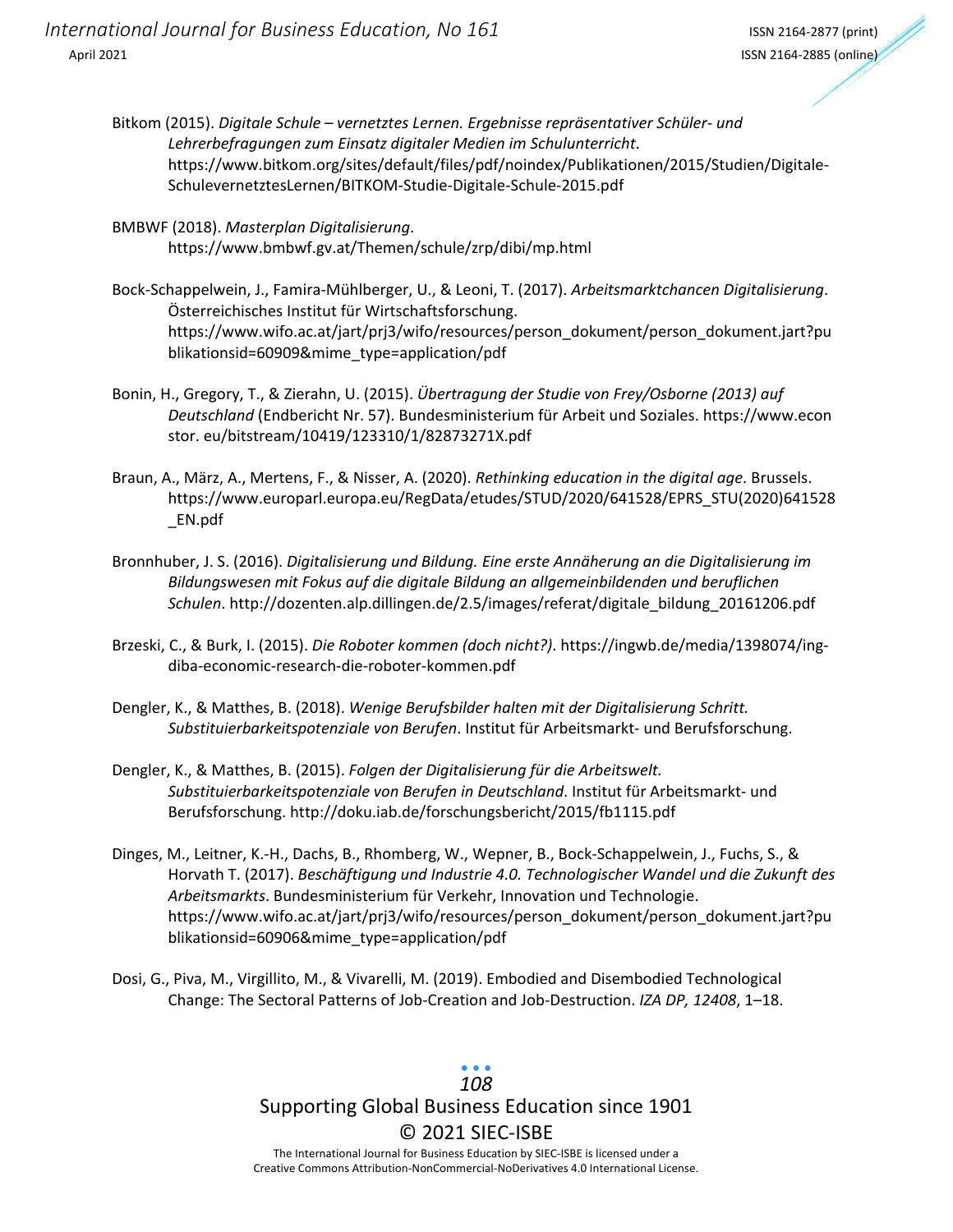- Eichhorst, W., & Buhlmann, F. (2015). Die Zukunft der Arbeit und der Wandel der Arbeitswelt. *Wirtschaftspolitische Blätter*, *1*, 131–148. https://www.wko.at/site/Wirtschaftspolitische Blaetter/009\_Eichhorst.pdf
- Euler, D. (2017). Erfolg macht (nicht) unantastbar! Herausforderungen an eine zukunftsgerechte Berufsbildung. *Zeitschrift für Berufs- und Wirtschaftspädagogik, 113*(4), 533–541.
- European Commission (2020). *Digital Skills & Jobs*. https://digitalstrategy.ec.europa.eu/en/policies/digital-skills-and-jobs
- Frey, C. B., & Osborne, M. A. (2013). *The Future of Employment*. *How susceptible are jobs to computerisation?* (Working Paper). Oxford University.
- Fürst, R. A. (Eds.) (2019). *Gestaltung und Management der digitalen Transformation. Ökonomische, kulturelle, gesellschaftliche und technologische Perspektiven*. Springer.
- Gerholz, K.-H., & Dormann, M. (2017). Ausbildung 4.0: Didaktische Gestaltung der betrieblichberuflichen Ausbildung in Zeiten der digitalen Transformation. *bwp@ Berufs- und Wirtschaftspädagogik – online*, *32*, 1–24. http://www.bwpat.de/ausgabe32/gerholz\_ dormann\_bwpat32.pdf
- Goos, M., & Manning, A. (2003). *Lousy and Lovely Jobs: The Rising Polarization of Work in Britain*. Centre for Economic Performance.
- Goos, M., Manning, A., & Salomons, A. (2014). Explaining job polarization routine-biased technological change and offshoring. *American Economic Review*, *104*(8), 2509–2526.
- Goos, M., Manning, A., & Salomons, A. (2009). Job Polarization in Europe. *American Economic Review*, *99*(2), 58–63.
- Hartmann, E. A., Apt, W., Shajek, A., Stamm, I., & Wischmann, Steffen (2019). Perspektiven: Industrie 4.0 – Hype oder echte Revolution? In G. Spöttl & L. Windelband (Eds.), *Industrie 4.0. Risiken und Chancen für die Berufsbildung* (pp. 49–73). wbv.
- Harwardt, M. (2019). *Management der digitalen Transformation. Eine praxisorientierte Einführung*. Springer Gabler.
- Heuermann, R., Engel, A., & Lucke, J. von (2018). Digitalisierung: Begriff, Ziele und Steuerung. In R. Heuermann, M. Tomenendal & C. Bressem (Eds.), *Digitalisierung in Bund, Ländern und Gemeinden. IT-Organisation, Management und Empfehlungen* (pp. 9–50). Springer Gabler.

Hirsch-Kreinsen, H. (2016). Digitalisierung und Einfacharbeit. *WSO Diskurs*, *12*, 1–24.

# Supporting Global Business Education since 1901 © 2021 SIEC-ISBE *109*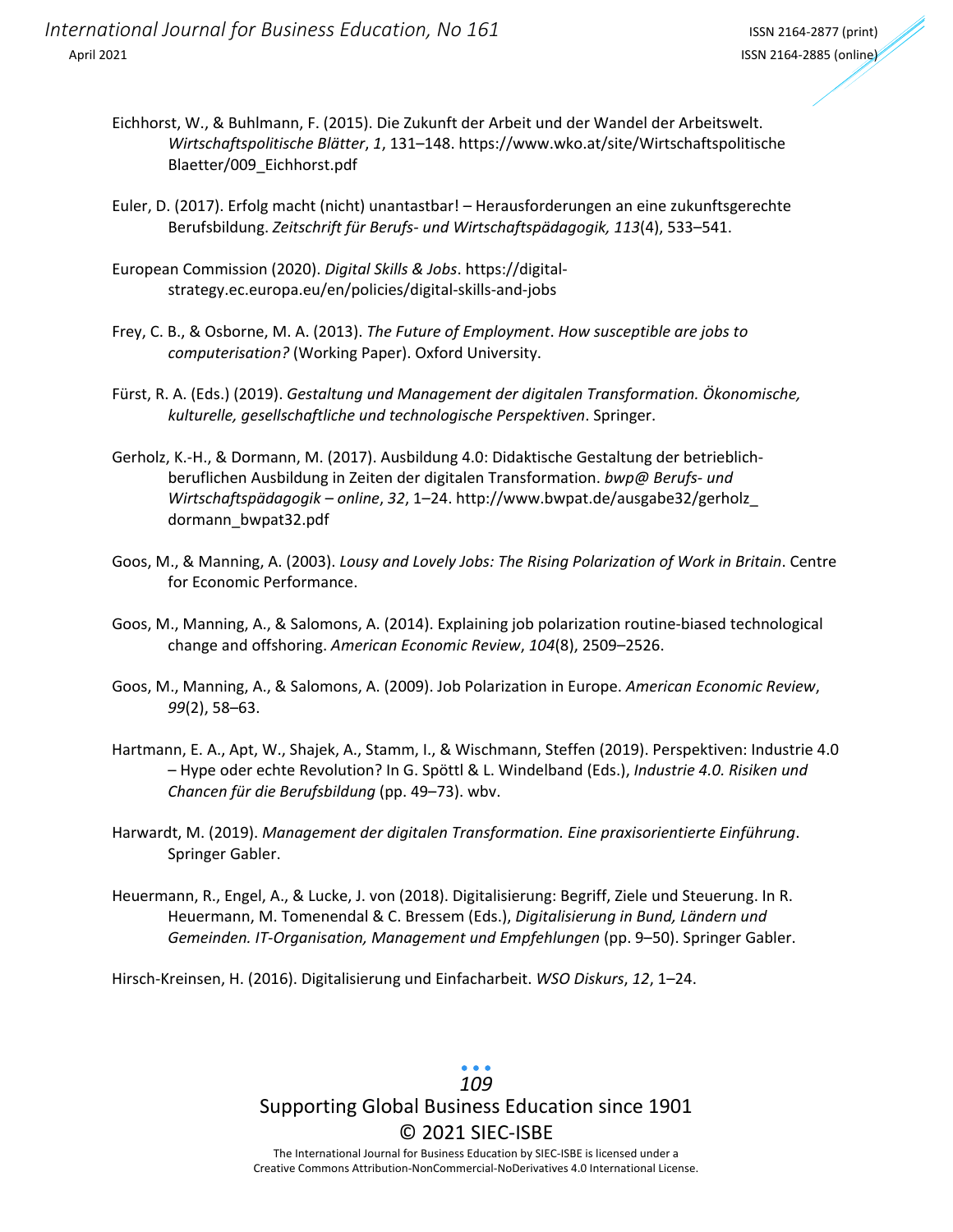- Hofer, H., Titelbach, G., & Vogtenhuber, S. (2017). Polarisierung am österreichischen Arbeitsmarkt? *Wirtschaft und Gesellschaft*, *43*(3), 379–404.
- Kamsker, S., & Slepcevic-Zach, P. (2019). Lernen in einer digitalisierten Welt. In M. Stock, P. Slepcevic-Zach, G. Tafner & E. Riebenbauer (Eds.), *Wirtschaftspädagogik. Ein Lehrbuch* (pp. 301–339). Uni-Press.
- Kamsker, S., & Slepcevic-Zach, P. (2018). Digitalisierung im Unterricht begegnen Anwendungsbeispiel eines möglichen Lehr-Lern-Arrangements. *Berufs- und Wirtschaftspädagogik – online*, *Spezial AT-1*, 1–25. https://www.bwpat.de/ausgabe/wipaed-at1/kamsker-slepcevic-zach
- Kern, H., & Schumann, M. (1985). *Industriearbeit und Arbeiterbewußtsein. Eine empirische Untersuchung über den Einfluß der aktuellen technischen Entwicklung auf die industrielle Arbeit und das Arbeiterbewußtsein*. Suhrkamp.
- Klammer, U. (2017). Arbeiten 4.0 Folgen der Digitalisierung für die Arbeitswelt. *Wirtschaftsdienst*, *97*(7), 459–476.
- Kleine Sextro, H., Sauer, D., & Albert, T (2019). New Work wie die Digitalisierung die Arbeitswelt verändert. Potenzial- und Risikoanalyse für produzierende Unternehmen. In H. Witte, R. Rauscher & M. Ryba, Lingener (Eds.), *Studien zu Management und Technik*. LIT.
- Krcmar, H. (2018). Grundlagen der digitalen Transformation. In G. Oswald & H. Krcmar (Eds.), *Digitale Transformation. Fallbeispiele und Branchenanalysen* (pp. 5–64). Springer.
- Laar, E. van, Deursen, A. J. A. M. van, Dijk, J. A. G. M., & Haan, J. de (2017). The relation between 21stcentury skills and digital skills: a systematic literature review. *Computers in Human Behavior*, *72*, 577–588.
- Lage, M., Platt, G., & Treglia, M. (2000). Inverting the Classroom: A Gateway to Creating an Inclusive Learning Environment. *The Journal of Economic Education, 31*(1), 30–43.
- Lasi, H., Fettke, P., Feld, T., & Hoffmann, M. (2014). Industry 4.0. *Business and Information Systems Engineering*, *6*(4), 239–242.
- Mertala, P. (2019). Paradoxes of participation in the digitalization of education: a narrative account. *Learning, Media, and Technology*, *45*(2), 179–192.
- Mohr, K. A. J., & Mohr, E. S. (2017). Understanding Generation Z Students to Promote a Contemporary Learning Environment. *Journal on Empowering Teaching Excellence*, *1*(1), 84–94.
- Nagl, W., Titelbach, G., & Valkova, K. (2017). *Digitalisierung der Arbeit: Substituierbarkeit von Berufen im Zuge der Automatisierung durch Industrie 4.0* (Projektbericht). Institut für Höhere Studien.

# Supporting Global Business Education since 1901 © 2021 SIEC-ISBE *110*